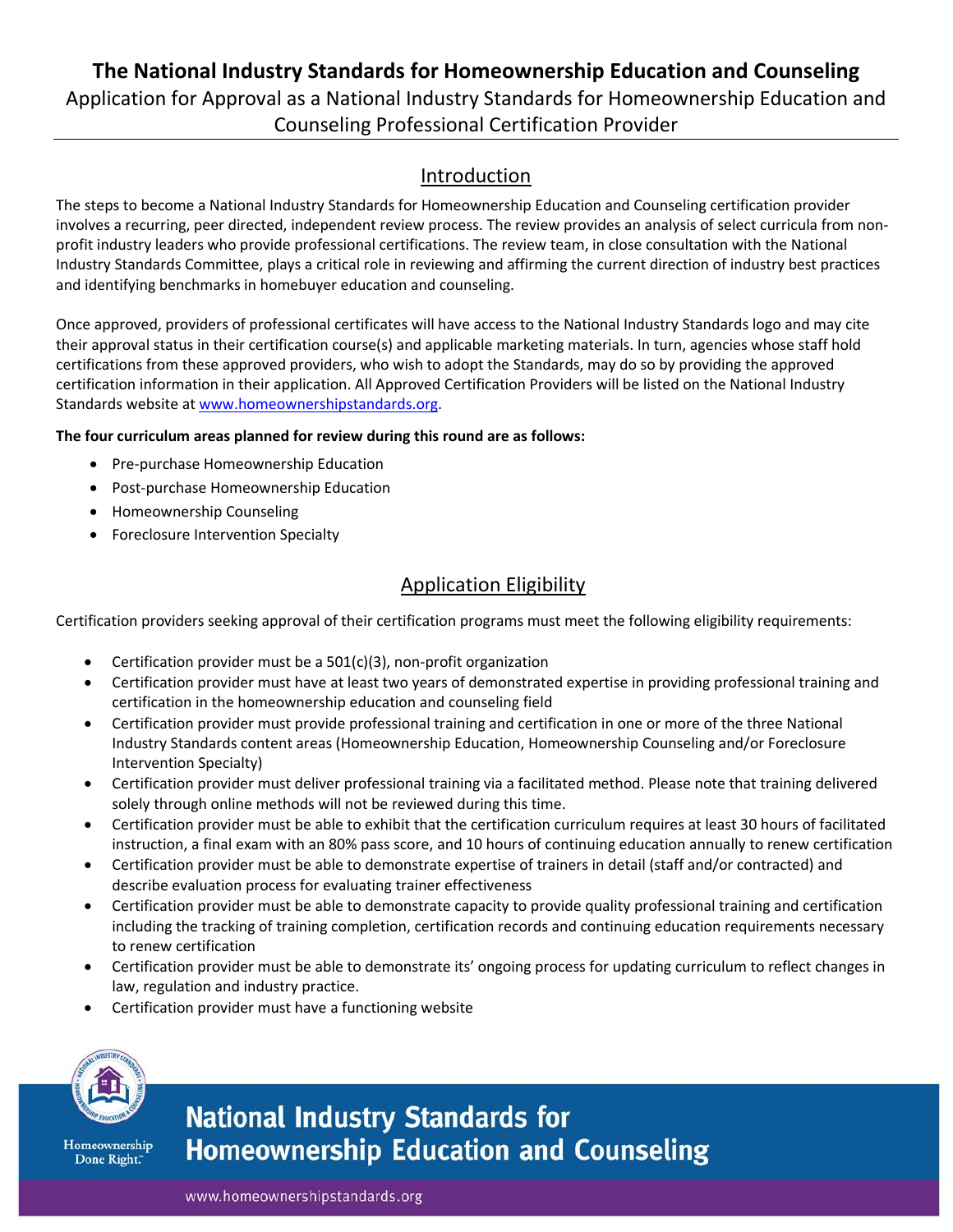### Application Checklist

The deadline for receipt of applications to this round of the National Industry Standards Certification Provider Review is **Friday, December 8th, 2017, 2017 at 8:00 p.m. Eastern Time.**

All of the following items must be submitted in full for an application to be considered a "complete" submission. Please read the entire application before submitting to identify requirements and costs and to ensure that all sections are completed. Application review may be delayed or denied if any of the required sections below are incomplete. Once a submission is received in entirety, including the required application fee, it will be queued for review.

### **This application has seven (7) required sections:**

- **I.** Cover Sheet
- **II.** Applicant Background and Certification Program Information
- **III.** Curriculum Submission\*
- **IV.** National Industry Standards Code of Ethics and Conduct for Homeownership Professionals
- **V.** Affirmations
- **VI.** Certifications, Consents, and Authorizations
- **VII.** Payment of Fees

\*Separate curriculum submissions are required for applicants seeking approval in more than one professional certification content area. Each separate *Curriculum Submission* must be clearly notated and included in the overall application package.

## Application Scoring

All sections of the application must be completed in order for an application to be considered.

The total possible score for an application is 100%. A passing score is 80%.

The *Curriculum Submission* (Section III) represents 95% of the overall score. The scoring of the *Curriculum Submission* will focus on the following:

- Curriculum must exhibit strong content, knowledge transferability, and rigor
- Curriculum must utilize quality core and supporting materials, and instructional methodologies
- Curriculum must enforce adoptability, applicability, and assessment
- Curriculum must embrace comprehensive alignment of program related functions
- Curriculum must address professionalism, interests, quality assurance, and integrity
- Curriculum must address standards for delivery, and recordkeeping and reporting

In addition, the *Affirmations* (Section V) represents 5% of the overall score. The affirmations are a series of verifications that the applicant provides. Alignment with the identified affirmations suggests observance, agreement, and conformity to the Standards' Benchmarks.

**Note:** Affirmations are crosschecked with other sections to confirm continuity.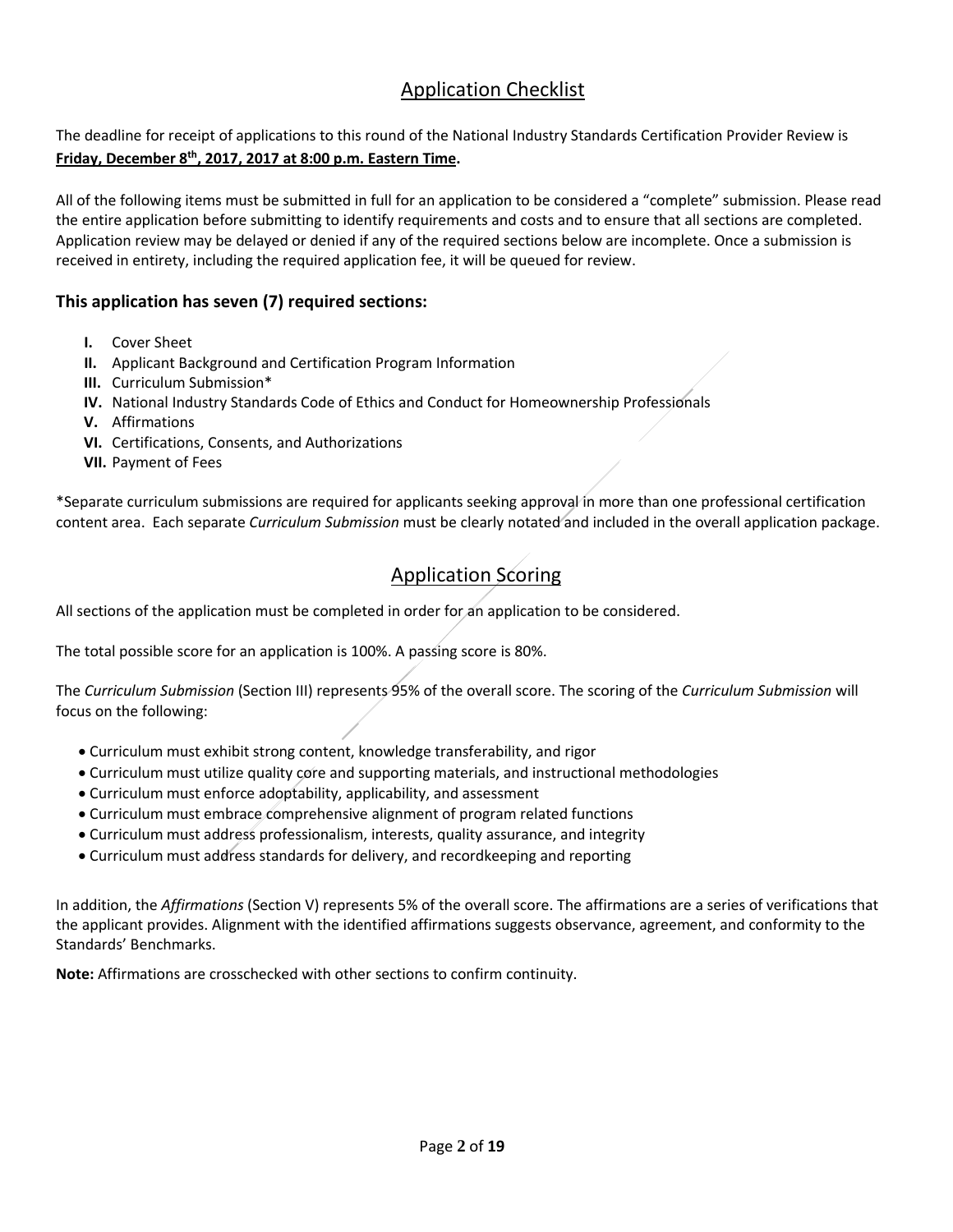# Payment of Fees

#### **Application fees (Per Professional Certification Content Area)**

- Fixed base price for a single certification review is \$2,500
- Extended curriculum review fee of \$500 (if the curriculum includes additional courses)

All applicants will be charged a fee to cover the cost of the application review. A single review will not exceed \$3000. The total fee, if submitting an application to review all four certification areas, will be \$10,000-12,000.

**Example:** An applicant seeks approval as a Professional Certification Provider in Pre-Purchase Homeownership Counseling and Foreclosure Intervention Specialty. The applicant submits one course curriculum for Pre-Purchase Homeownership Counseling and bundle two or more course curricula under the Foreclosure Intervention Specialty. The application fee due will be \$5,500 (\$2,500 for Homeownership Counseling and \$3,000 (\$2,500 + \$500) for extended course review for Foreclosure Intervention Specialty).

For information regarding payment collection, see the *Curriculum Review Guidelines* – a separate document.

### Application Submission

The deadline for receipt of applications to become a National Industry Standards Certification Provider is **Friday, December 8th, 2017 at 8:00 p.m. Eastern Time.**

When ready, please submit all checklist items, excluding Payment of Fees, via one of the three methods below. For Payment of Fees, see *Payment of Fees* (Section VII*)* for acceptable transmission methods.

Choose one of the submission methods below:

• **By USPS Registered Mail** (note: three (3) hardcopies of curriculum, agendas, and tests must be included)

MitiGate, Inc. PO Box 185 Liberty, TN 37095

• **By Dropbox (for files that exceed 10MB)**

To: [http://tinyurl.com/DropboxNIS](https://www.jotformpro.com/jasonzavala/StandardsUpload)

• **By Email (for files under 10 MB)**

To: [tasks@mitigate.us](mailto:tasks@mitigate.us)

While hard copy submissions are accepted, electronic submissions are preferred. One method of submission is sufficient.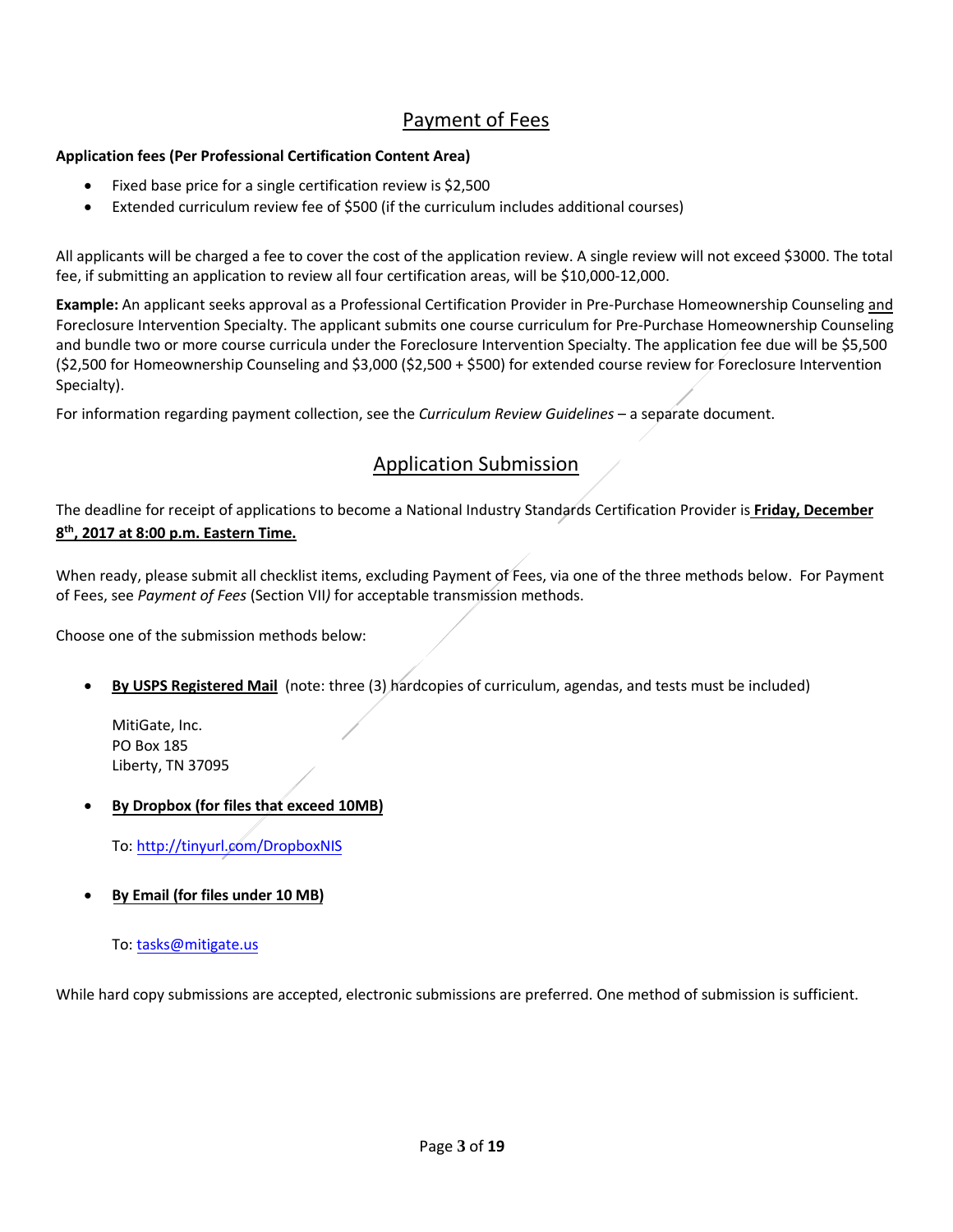Application for Approval as a National Industry Standards for Homeownership Education and Counseling Professional Certification Provider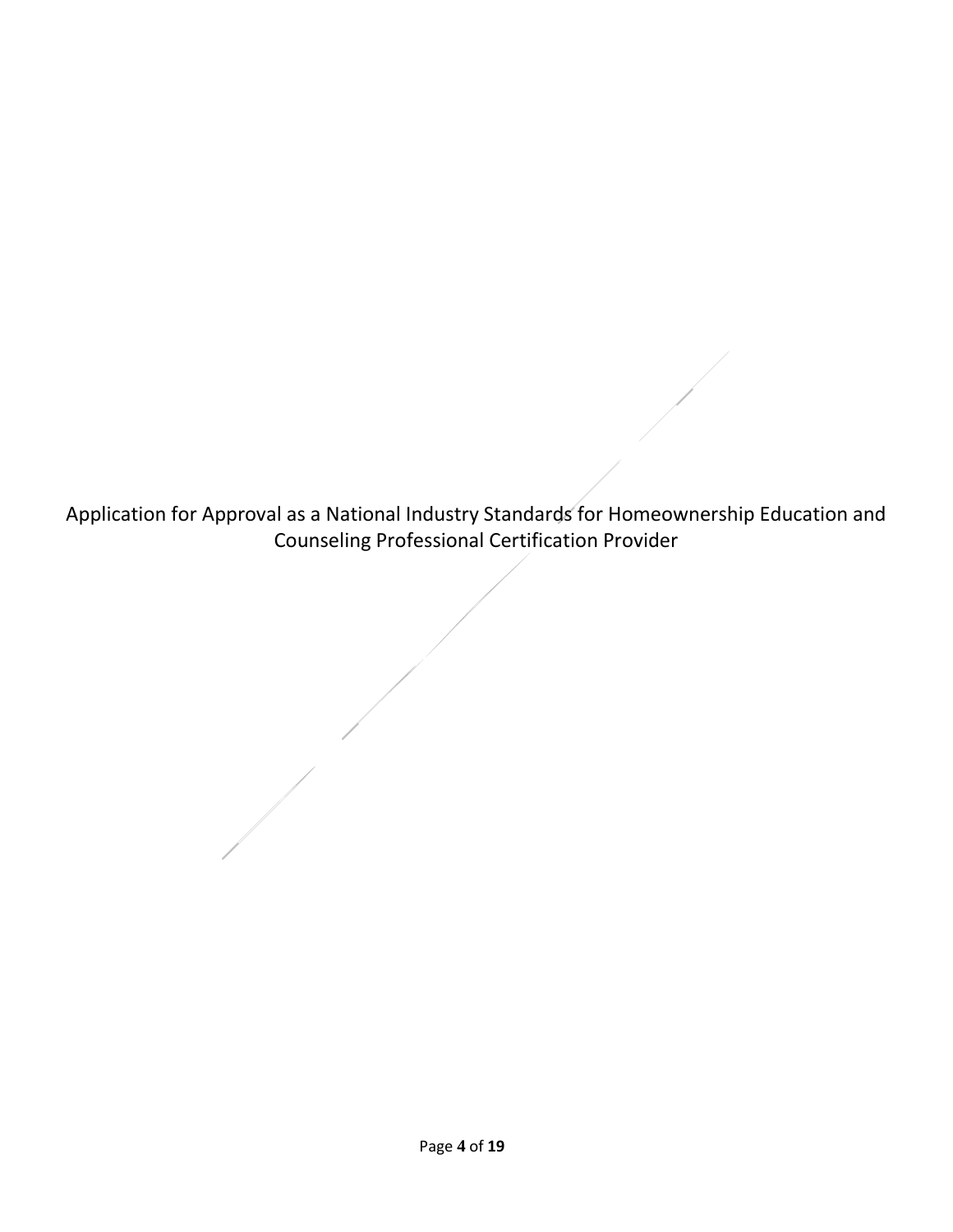| <b>Organization / Applicant Name:</b> |  |  |  |
|---------------------------------------|--|--|--|
|---------------------------------------|--|--|--|

**Applicant Mailing Address (Address and zip code):**

|  | <b>Applicant Telephone:</b> |
|--|-----------------------------|
|--|-----------------------------|

**Applicant Website:**

**Contact Person (Name): Title:**

**Contact Person Telephone: Email:**

#### **Professional Certification Content Area(s) for Which Approval is Being Sought (check all that apply):**

Pre-purchase Homeownership Education

**Post-purchase Homeownership Education** 

Homeownership Counseling

Homeownership Education and Counseling – Foreclosure Intervention Specialty

Note: separate curriculum submissions are required for applicants seeking approval in more than one professional certification content area. Each separate *Curriculum Submission* must be clearly notated and included in the overall application package. For additional instructions, see *Curriculum Submission* (Sections III) and *Payment of Fees (*Section VII).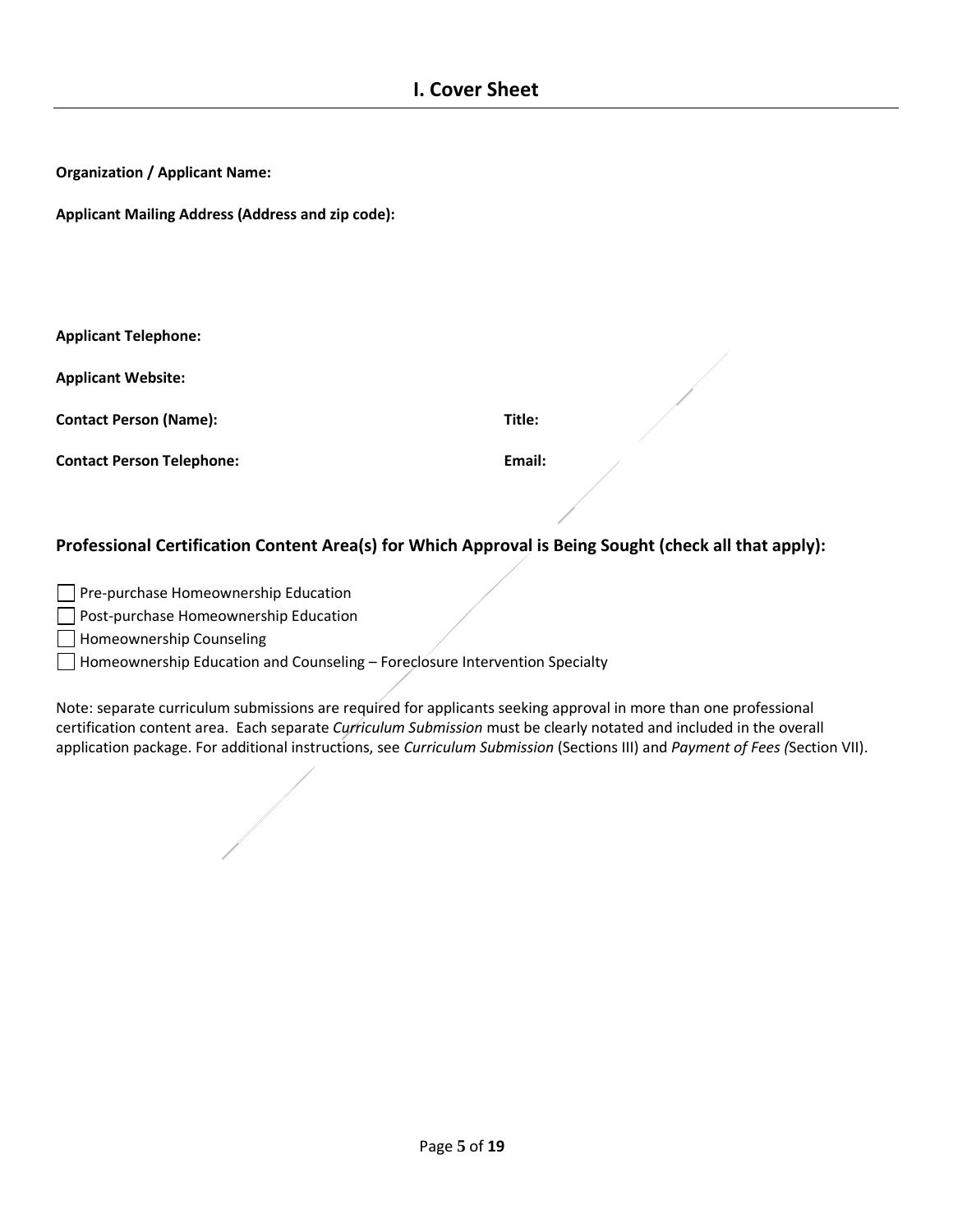### II. Applicant Background and Certification Program Information

*Please complete this section in its entirety. Incomplete applications will not be considered.*

Please provide concise, accurate responses. If approved, your responses may be displayed (as submitted) on the National Industry Standards website as a descriptor of your agency.

#### **Some of the answer boxes have response length limitations. Responses that exceed 500 words may be submitted via the**  *Appendix titled: Supplemental Narrative.*

1. Which of the following best describes your organization (please select all that apply)?

Non-Profit Training/Certification Organization

Community Development Organization (Local and/or Regional Non-Profit)

**Community Development Financial Institution** 

Governmental Agency

| Housing Finance Agency

National Homebuyer Education and Counseling Intermediary

**Trade Association** 

Other:

- 2. When was your organization established (year only)? Date:
- 3. Please insert hyperlinks to these identifiers: your organization's mission, purpose, and services offered. If you do not have electronic information (current hyperlinks) that can identify this, please indicate "N/A" and submit this information via your application hardcopy in the "Supplemental Narrative" located at the end of the final Section.

Hyperlink to Mission:

Hyperlink to Purpose:

Hyperlink to Services:

- 4. Please describe the geographic area where your organization provides services (e.g. neighborhood(s), city, counties, state or nationwide). If applicable, provide the number of locations where your offices can be found. **(Limit 500 words)**
- 5. Please describe your organization's primary target audience(s). **(Limit 500 words)**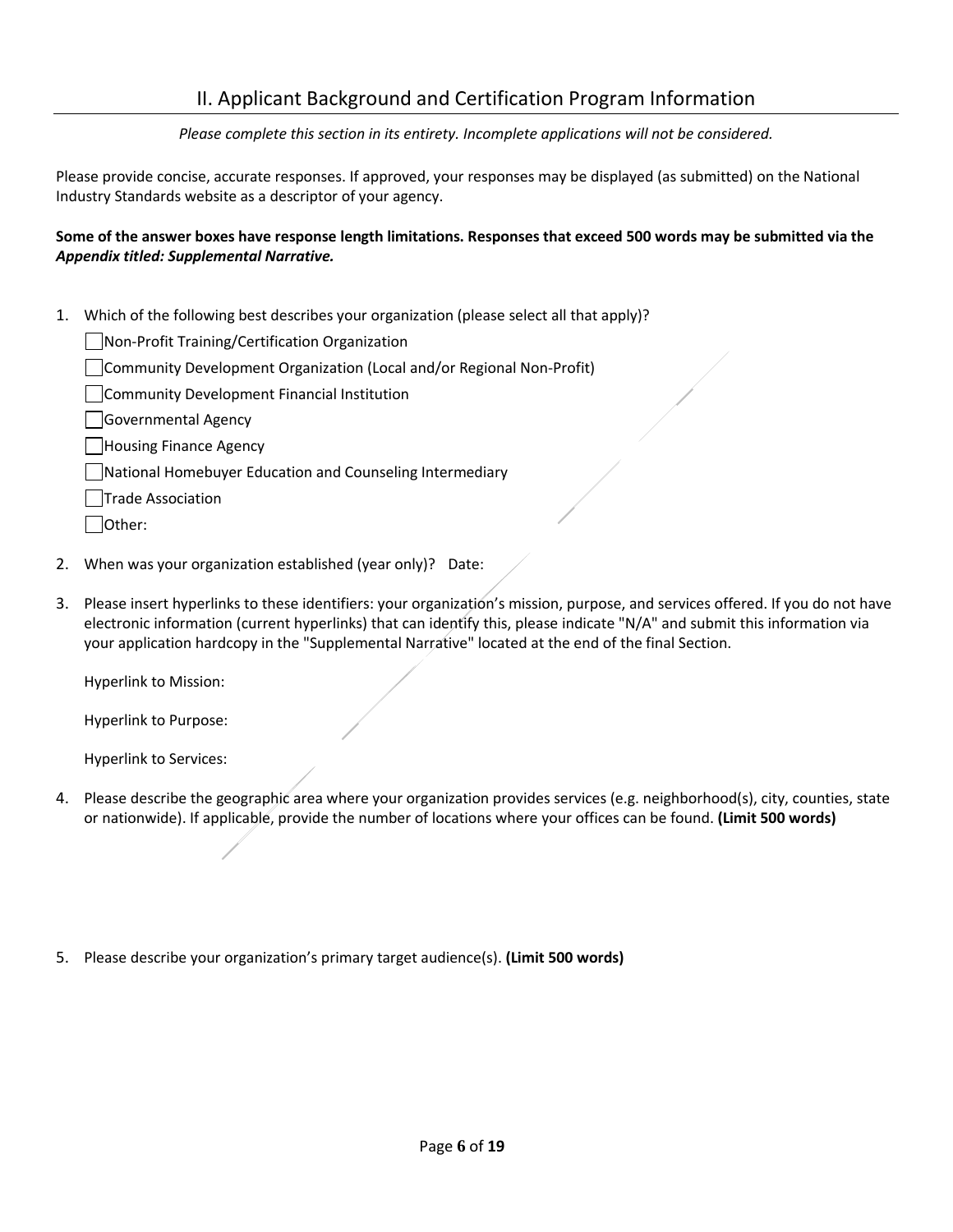- 6. Briefly describe why your organization is interested in having its certification curriculum approved by the National Industry Standards Committee? **(Limit 500 words)**
- 7. If your organization is a direct service provider, please indicate which housing industry-related services your organization provides (you may select more than one):

| Pre-Purchase Counseling (one-on-one)          | Pre-Purchase Education (group workshops) |
|-----------------------------------------------|------------------------------------------|
| <b>Credit Counseling</b>                      | <b>Financial Capability</b>              |
| Delinquency/Foreclosure Prevention Counseling | Post-Purchase Education                  |
| Post-Purchase Counseling                      | Home Maintenance                         |
| Rental Housing Counseling                     | Individual Development Accounts          |
| Reverse Mortgage Counseling (HECM)            | Mortgage Lending                         |
| <b>Homeless Services</b>                      | Real Estate Appraisal                    |
| Housing Choice Voucher/Section 8 Programs     | Real Estate Broker                       |
|                                               | <b>JOther</b>                            |
|                                               |                                          |

8. If your organization is not a direct service provider, please indicate how your organization supports housing industryrelated services or functions: **(Limit 500 words)**

9. Please describe the target audience for your organization's professional certification training program (e.g., members of your own network, demographic or regionally specific, all housing counseling practitioners, specific affiliation, etc.). **(Limit 500 words)**

10. How many years has your organization provided training to housing counseling and education practitioners (in the areas that you are seeking approval)?

 Pre-purchase Homeownership Education Post-purchase Homeownership Education Homeownership Counseling Homeownership Education and Counseling – Foreclosure Intervention Specialty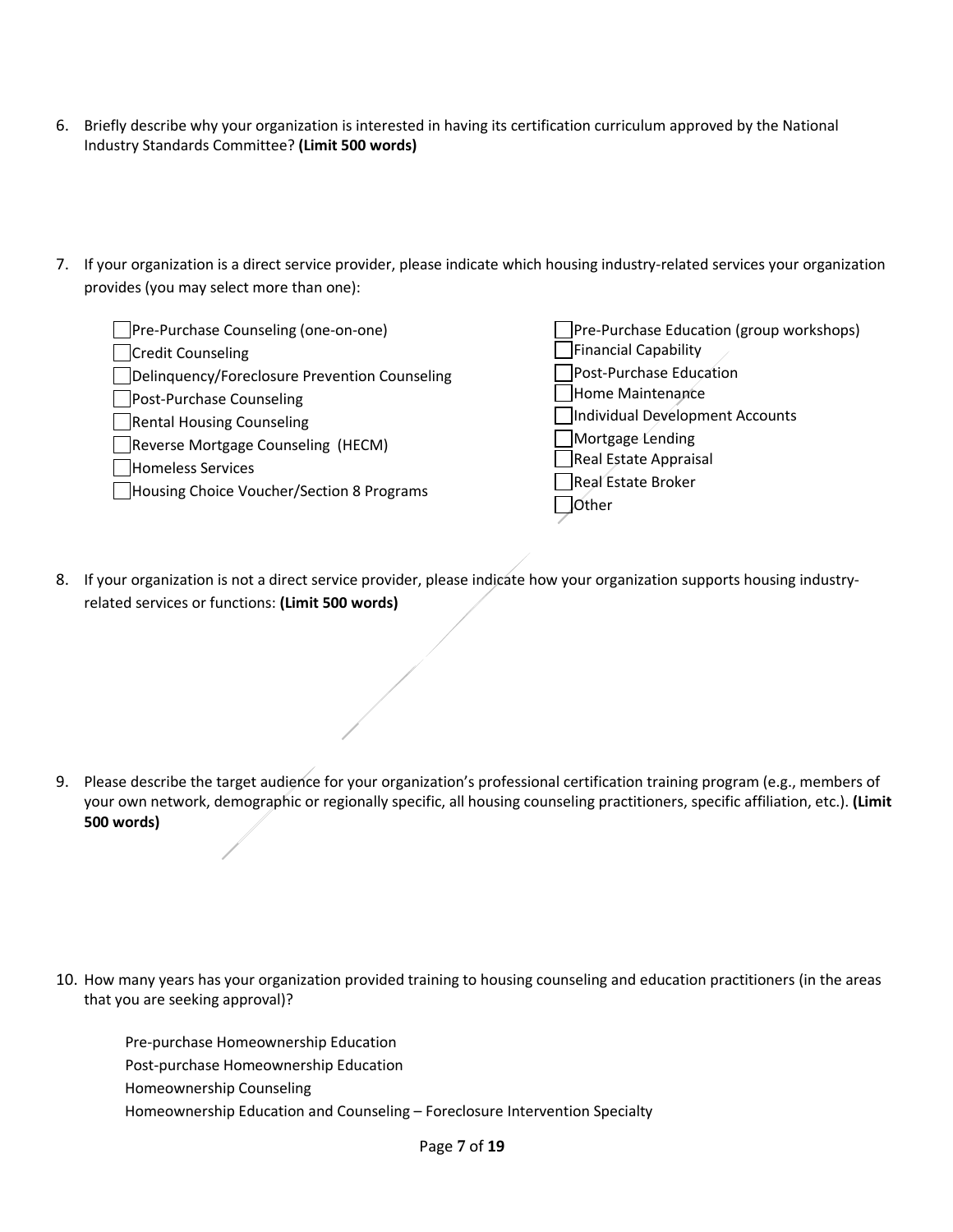11. How many practitioners has your organization trained in the areas of homeownership education, homeownership counseling, and/or foreclosure counseling in the last 3 years?

 Pre-purchase Homeownership Education Post-purchase Homeownership Education Homeownership Counseling Homeownership Education and Counseling – Foreclosure Intervention Specialty

12. Does your organization provide training on any of the key Dodd-Frank areas as related to the HUD Office of Housing Counseling? If so, please indicate which (select all that apply):

 $\Box$ Financial management / capability

Property maintenance

 $\Box$ Responsibilities of homeownership and tenancy

Fair housing laws and requirements

Housing affordability

 $\Box$ Avoidance of, and responses to, rental and mortgage delinquency and avoidance of eviction and mortgage default

13. Briefly describe how you deliver your homeownership education and/or counseling professional certification training (e.g., where, to which practitioner networks, in the classroom, via video, web-based, etc.) **(Limit 500 words)**

14. Identify up to 10 of your trainers (name, title, affiliation, and credentials for providing certification training). Are they on staff or do you contract with them to provide the training (attach to Supplemental Narrative or provide separate PDF attachment to Section II, if needed). **(Limit 500 words)**

15. Describe the process your organization uses to recruit new trainers and evaluate the effectiveness of existing trainers. **(Limit 500 words)**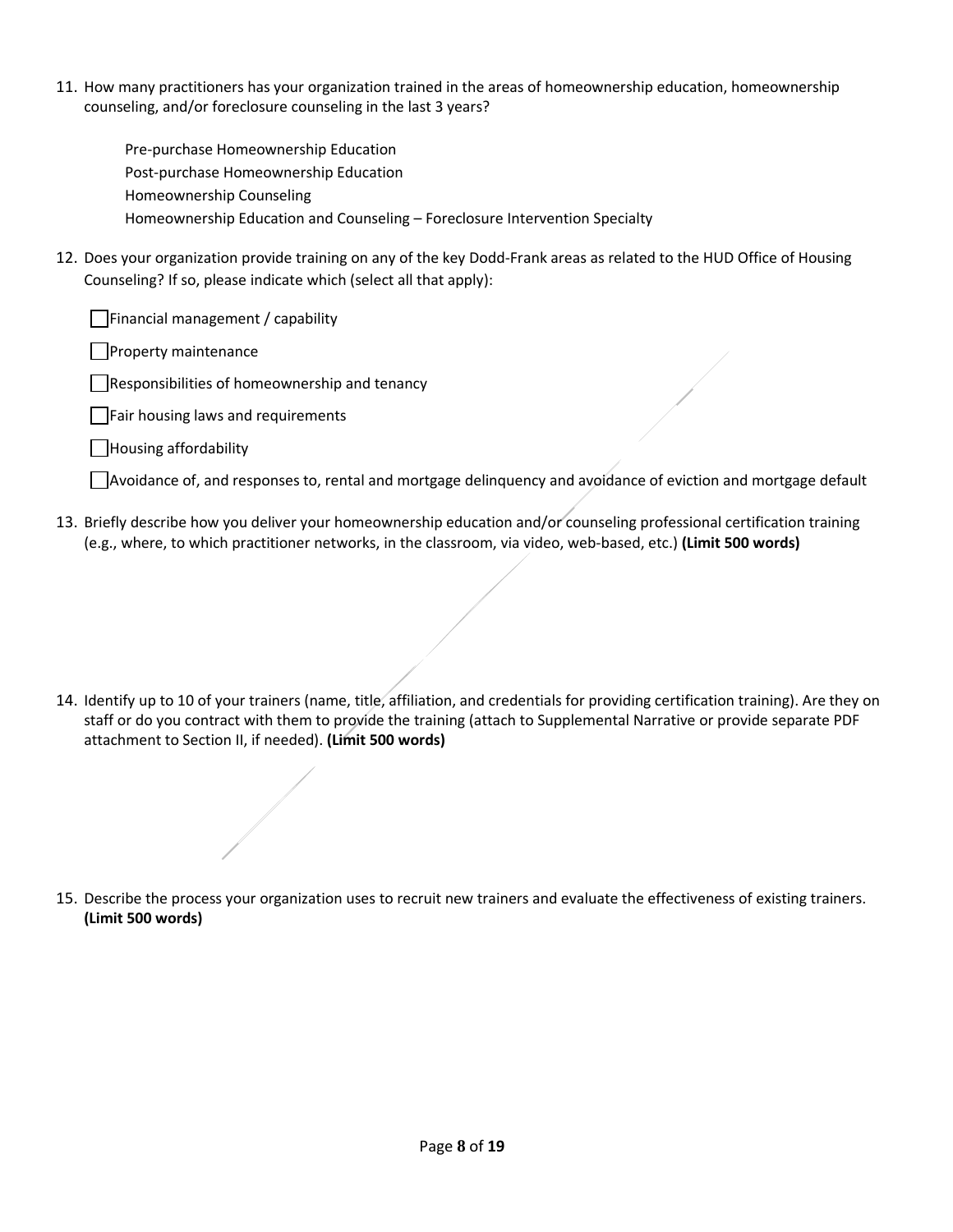- 16. Describe your training management system for tracking practitioners' training completion and satisfying continuing education requirements, including your ability to transmit data electronically. **(Limit 500 words)**
- 17. Describe your organization's ongoing process for updating your curriculum to reflect changes in law, regulation, and industry practice. **(Limit 500 words)**
- 18. Has your organization formally endorsed or adopted the National Industry Standards?

Endorsed OR Adopted

*An Endorser is an entity that supports and promotes Standards, but does not provide direct homeownership counseling and education services. An Adopter provides direct services and has fulfilled the guidelines and requirements of the National Industry Standards for Homeownership Education and Counseling.* 

19. Is your organization willing to contribute to the visibility of the National Industry Standards for Homeownership Education and Counseling through the use of the Standards logo and tagline?  $\Box$ Yes  $\Box$ No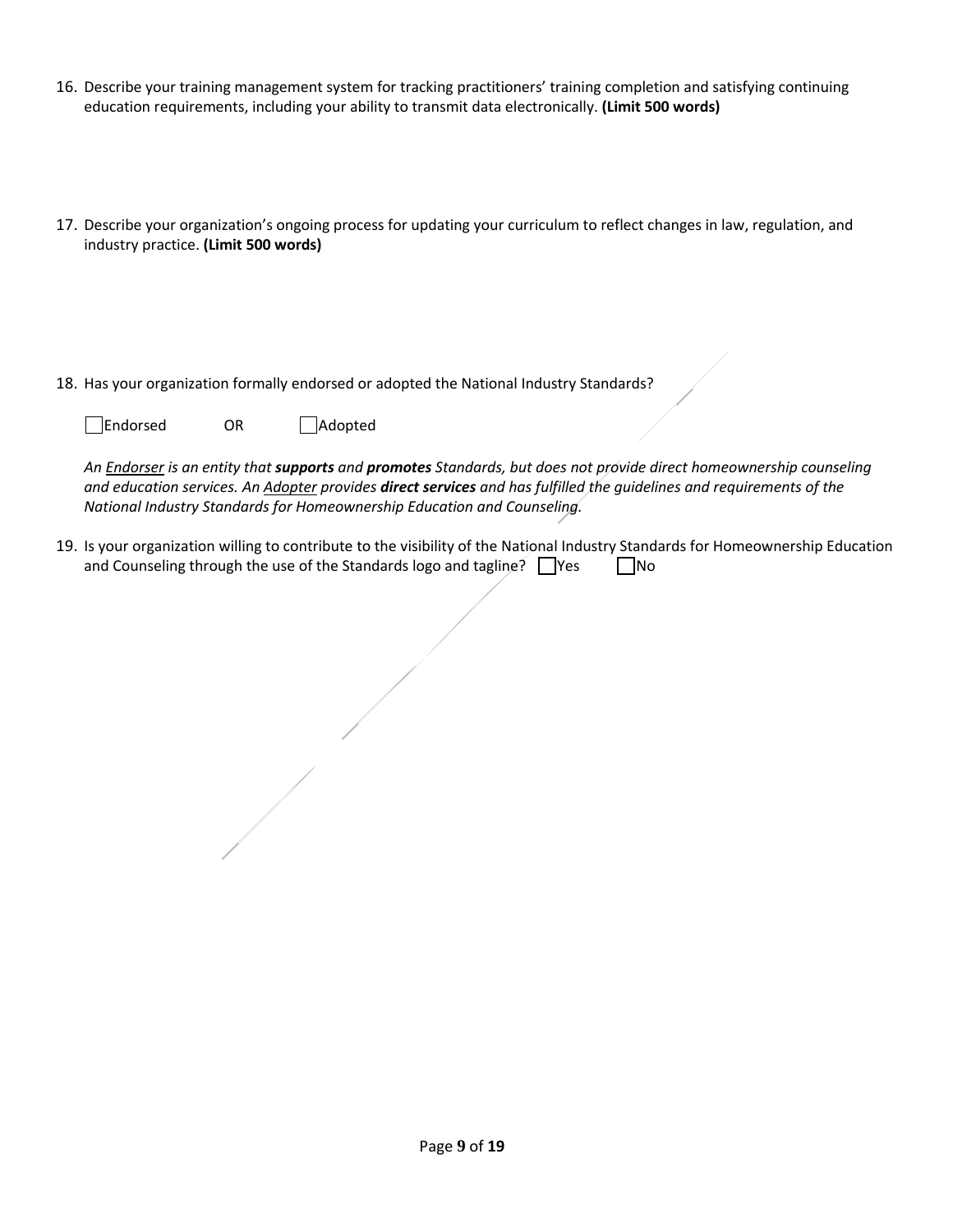### III. Curriculum Submission

#### *Please complete this section in its entirety. Incomplete applications will not be considered.*

This section represents 95% of your overall score. The scoring of the *Curriculum Submission* will focus on the following:

- Curriculum must exhibit strong content, knowledge transferability, and rigor
- Curriculum must utilize quality core and supporting materials, and instructional methodologies
- Curriculum must enforce adoptability, applicability, and assessment
- Curriculum must embrace comprehensive alignment of program related functions
- Curriculum must address professionalism, interests, quality assurance, and integrity
- Curriculum must address standards for delivery, and recordkeeping and reporting

## Curriculum Submission Requirements

The following curriculum items are to be included in your application package. Please submit your application package through one of the delivery methods identified on page 3. **If seeking approval in more than one professional certification content area, please submit separate and clearly notated curricula within the overall application package.** Submissions that are transmitted with insufficient labeling are subject to delays.

 **Detailed certification curriculum (including additional presentation tools such as PowerPoint, handouts, workbooks, etc.) demonstrating that content meets or exceeds the Standards requirements for the specific content area** (see the table below for the relevant pages within the "National Industry Standards Homeownership and Education Guide" which can be found a[t www.homeownershipstandards.org/Home/Standards.aspx.](http://www.homeownershipstandards.org/Home/Standards.aspx))

| <b>Standards Content Areas</b>                          | <b>Pages</b> |
|---------------------------------------------------------|--------------|
| Pre- or Post-Purchase Homeownership<br><b>Education</b> | 7-14         |
| Homeownership Counseling                                | 15-19        |
| Foreclosure Intervention Specialty                      | 20-26        |

 **Detailed agenda(s) demonstrating that the curriculum meets or exceeds the minimum Standards requirement of 30 hours of facilitated instruction**

**Copy of certification exam(s) and answers (as applicable). Exam(s) are required to have a minimum passing score of 80%**

#### **Copy of minimum certification requirements for participants**

 **Description of continuing education requirements** (whether training is provided in-house or through other providers; time allocations aligning to 10-hour annualized Standards' benchmark; identification of core-related training content; and process for approving continuing education) **(Attached through the** *Appendix: Supplemental Narrative***)** 

#### **A brief outline of the professional certification renewal process (Attach through the** *Appendix: Supplemental Narrative***)**

 **Copy of professional certification issued to participants** (must clearly state the content area of certification (i.e. Homeownership Counseling) and include issuance and expiration dates that reflect the deadline by which continuing education requirements must be met in order to renew).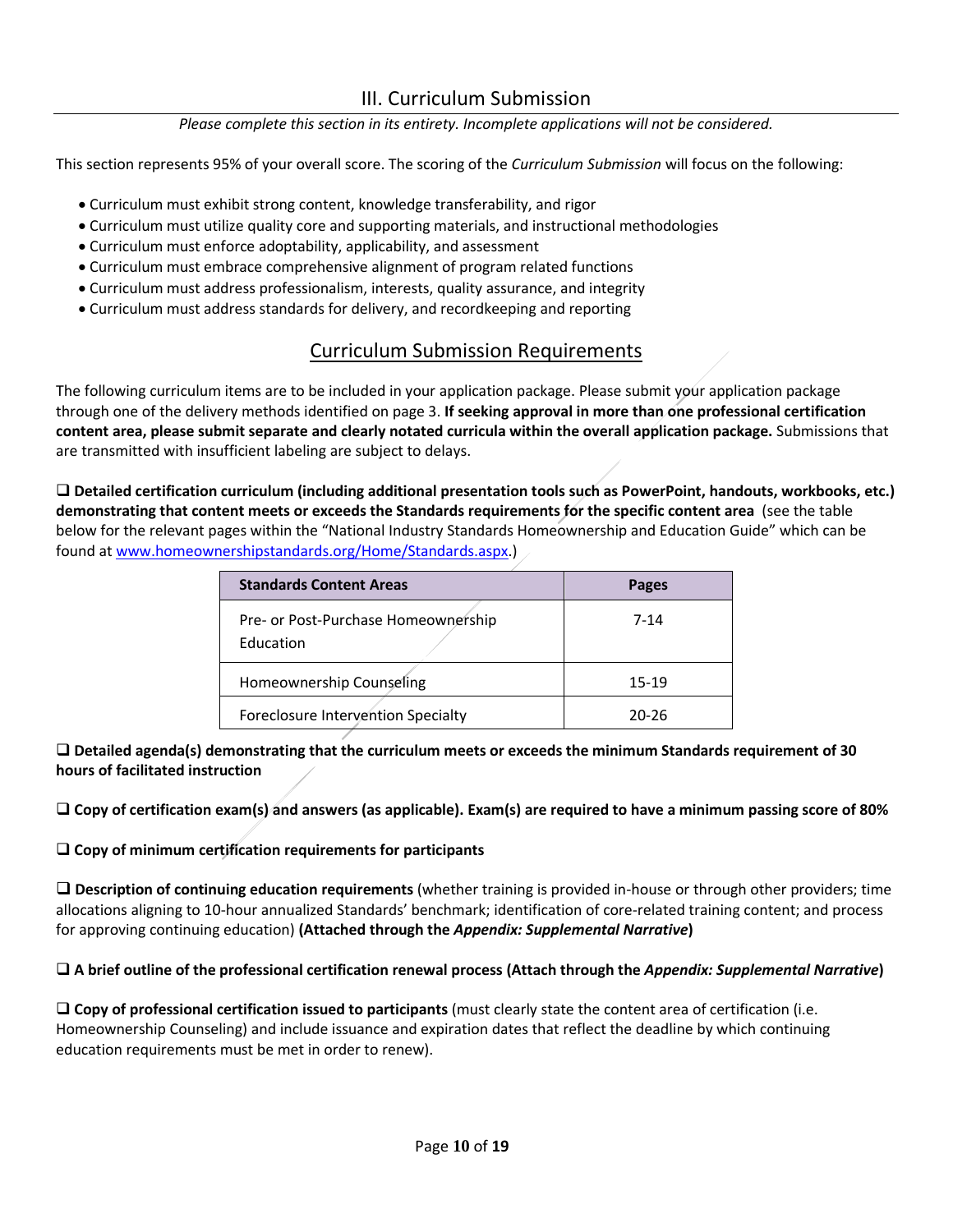**A Signed Copy (by an authorized agent of your organization) of the "National Industry Standards Code of Ethics and Conduct for Homeownership Professionals" document (see section IV).** The complete Standards Code of Ethics and Conduct document and form can be found a[t http://homeownershipstandards.org/Home/Standards.aspx](http://homeownershipstandards.org/Home/Standards.aspx)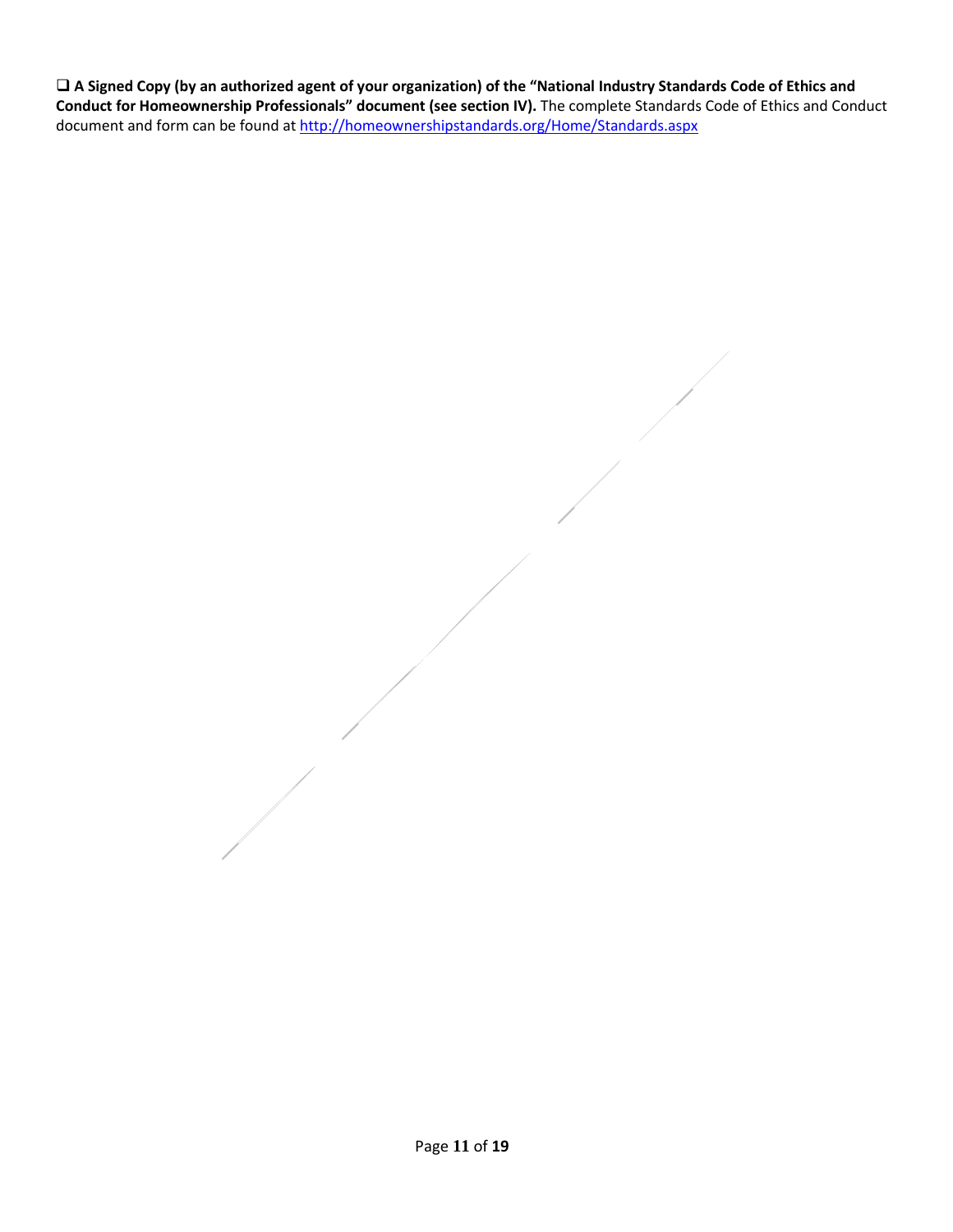# **IV. National Industry Standards Code of Ethics and Conduct for Homeownership Professionals**

 *Please complete this section in its entirety. Incomplete applications will not be considered.*

I attest that I have the authority to act on behalf of my organization. I affirm that – should my organization's curriculum be approved as meeting the requirements within the National Industry Standards for Homeownership Education and Counseling my organization will require all participants receiving certification to sign and date the National Industry Standards Code of Ethics and Conduct for Homeownership Professionals.

| Signature of Owner, Director, CEO or Board Chair | Date |
|--------------------------------------------------|------|
|                                                  |      |
|                                                  |      |
|                                                  |      |
|                                                  |      |
|                                                  |      |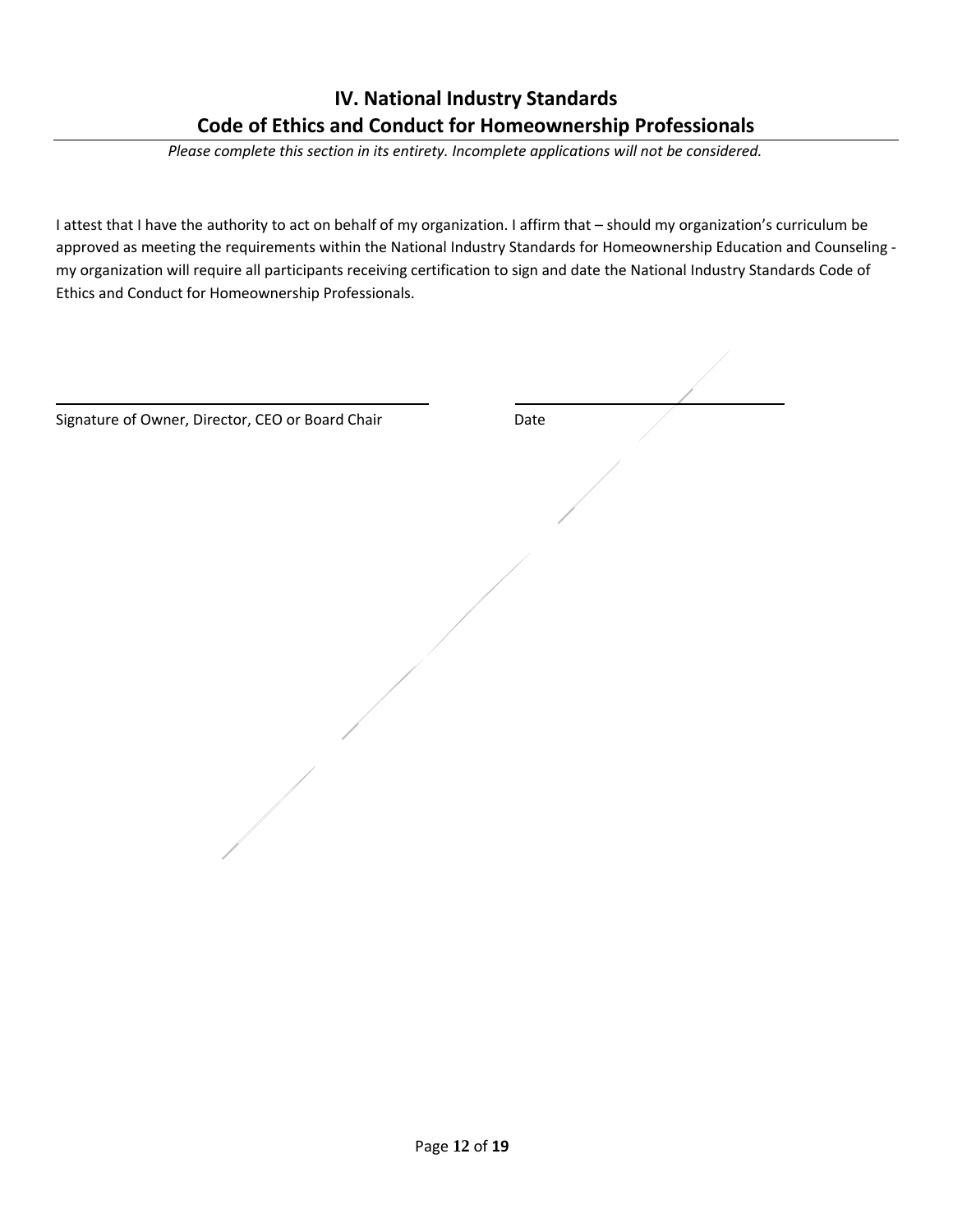## V. Professional Certification Content Area(s) Affirmations

*Please complete this section in its entirety. Incomplete applications will not be considered.*

These statements represent the benchmarks of the Standards and represent 5% of your overall score.

**Check only the affirmations below that are clearly exhibited in your curriculum submission(s) and/or supporting documents.** If more information is needed, the full guidelines can be found at [www.homeownershipstandards.org/Home/Standards.aspx](http://www.homeownershipstandards.org/Home/Standards.aspx) under the "National Industry Standards Homeownership and Education Guide".

### **General Affirmations**

*The following Affirmations relate to all National Industry Standards content areas. All applicants must respond to the general affirmations. Check all statements that align with the content and/or supporting materials in your curriculum submission:*

 $\Box$  Individuals new to the field should obtain appropriate orientation, introductory level training and prerequisite curricula during the initial six months of employment.

 $\Box$  Certification must be completed no later than within 18 months from the start of employment;

Effective program operations skills can be obtained through training and experience.

 $\Box$  Content, delivery and format of the education and counseling is tailored to meet the needs of the participants.

At a minimum, upon request clients should receive acknowledgement of inquiry within two business days (or 48 hours) of initial contact; and intake appointment within one week or delivery of education within a two-week timeframe; unless risk dictates advanced prioritization.

 $\Box$  Customer satisfaction surveys are used to evaluate the effectiveness of the education and/or counseling.

 $\Box$  A checklist is utilized to ensure files maintained are consistent and meet reporting standards and quality assurance.

 $\Box$  An intake form should be completed and collected with client profile information to include contact information, services sought/provided, household size, household income, and if applicable, date, type, and format of workshop attended.

 $\Box$  Files should be maintained in secured file cabinets in order to protect client privacy. Scanned documents or electronic files should maintain the highest level of client security.

 $\Box$  Files should be maintained for a minimum of three years. Longer file retention requirements may be required if the household has received grant or loan assistance through state or federal subsidy programs. At the time of disposal, files should be shredded.

 $\Box$  An electronic method in place for collecting reporting data may be as basic as an Excel spreadsheet or Access database application that captures needed data fields from each client, but preferably should be a software application compliant with HUD's CMS vendor list or equivalent. Visit www.hud.gov to view HUD's CMS vendor list.

Providers of specialty services such as reverse mortgage counseling, foreclosure prevention and delinquency counseling should seek the appropriate training to provide these services.

*End General Affirmations*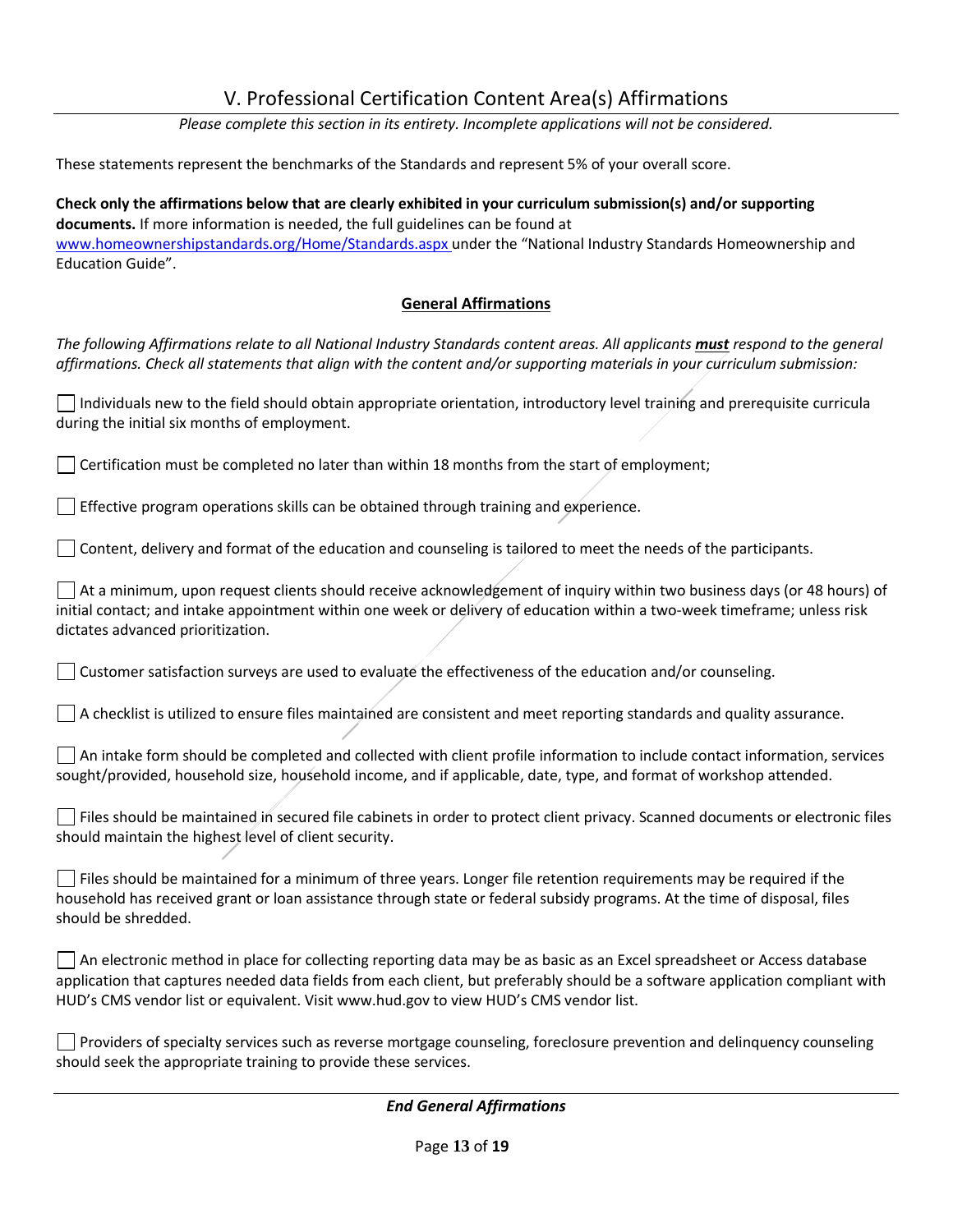#### **Homeownership Education Standards Affirmations**

*The following Affirmations relate only to the Homeownership Education Standards content areas (Pre-and/or-Post Purchase Education). Respond to this section only if seeking approval as a Homeownership Education certification provider. Check all statements that align with the content and/or supporting materials in your curriculum submission:*  $\vert \ \vert$  Homeownership education should occur before a purchase contract is signed.  $\Box$  Homeownership educators should use a training manual, and make materials available to attendees. Individual counseling should be offered and encouraged in conjunction with the provision of all group education.  $\Box$  A code of ethics is utilized for all volunteer trainers, coupled with an orientation regarding the mission, philosophy and delivery of the training.  $\Box$  A certificate of completion is provided to customers who successfully complete the training. Curricula must contain the components of the Performance Standards and Exhibit A and/or Exhibit B of the Standards. Specialty topics, such as financial literacy, reverse mortgage lending, individual development accounts (IDAs) and foreclosure prevention, may also at times be delivered as group education. Optimally, the time allocated for comprehensive, effective delivery of pre-purchase curriculum to achieve a desired expected outcome and cover content adequately is eight hours of education. In some circumstances (e.g., based on preassessment of learners' needs) hours may vary, but in no case would less than four hours be sufficient. Aggregate information for group education and counseling should be maintained including total number of persons served and other demographic information.

*End Homeownership Education Affirmations*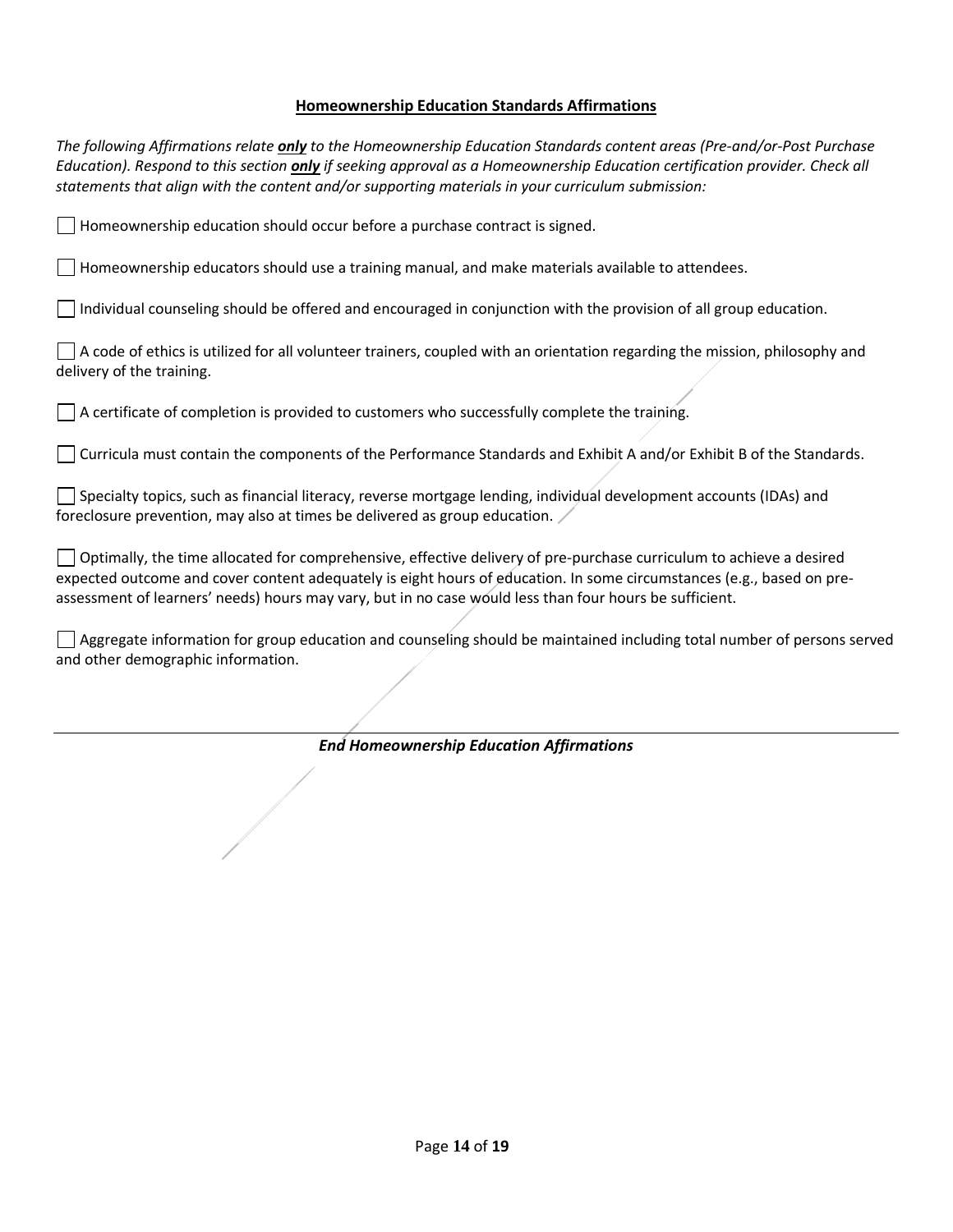### **Homeownership Counseling Standards Affirmations**

| <b>End Homeownership Counseling Affirmations</b>                                                                                                                                                                                                                                                                                       |  |  |
|----------------------------------------------------------------------------------------------------------------------------------------------------------------------------------------------------------------------------------------------------------------------------------------------------------------------------------------|--|--|
|                                                                                                                                                                                                                                                                                                                                        |  |  |
| Where appropriate, Homeownership Counselors should review and analyze a client's credit report.                                                                                                                                                                                                                                        |  |  |
| Active, open client files should be closely monitored, with timely follow-up in accordance with the stated action plan.<br>When no contact from the client has taken place for six consecutive months, the file may be classified as inactive.                                                                                         |  |  |
| $\Box$ Homeownership counselors must complete a formal intake, needs assessment and develop a written action plan.                                                                                                                                                                                                                     |  |  |
| Comprehensive, effective delivery should be determined based upon the individual need of the client to reach the desired<br>outcome. The minimum standard for delivery of individual counseling should be at least one session of at least 30-60 minutes,<br>utilizing either face-to-face or telephone counseling.                    |  |  |
| Aggregate information for group education and counseling should be maintained including total number of persons served<br>and other demographic information.                                                                                                                                                                           |  |  |
| $\Box$ Group education should be offered and encouraged in conjunction with the provision of all individual counseling.                                                                                                                                                                                                                |  |  |
| $\Box$ Homeownership counseling should occur before a purchase contract is signed.                                                                                                                                                                                                                                                     |  |  |
| The following Affirmations relate <i>only</i> to the Homeownership Counseling Standards content areas. Respond to this section <i>only</i><br>if seeking approval as a Homeownership Counseling certification provider. Check all statements that align with the content<br>and/or supporting materials in your curriculum submission: |  |  |

 $\sqrt{2}$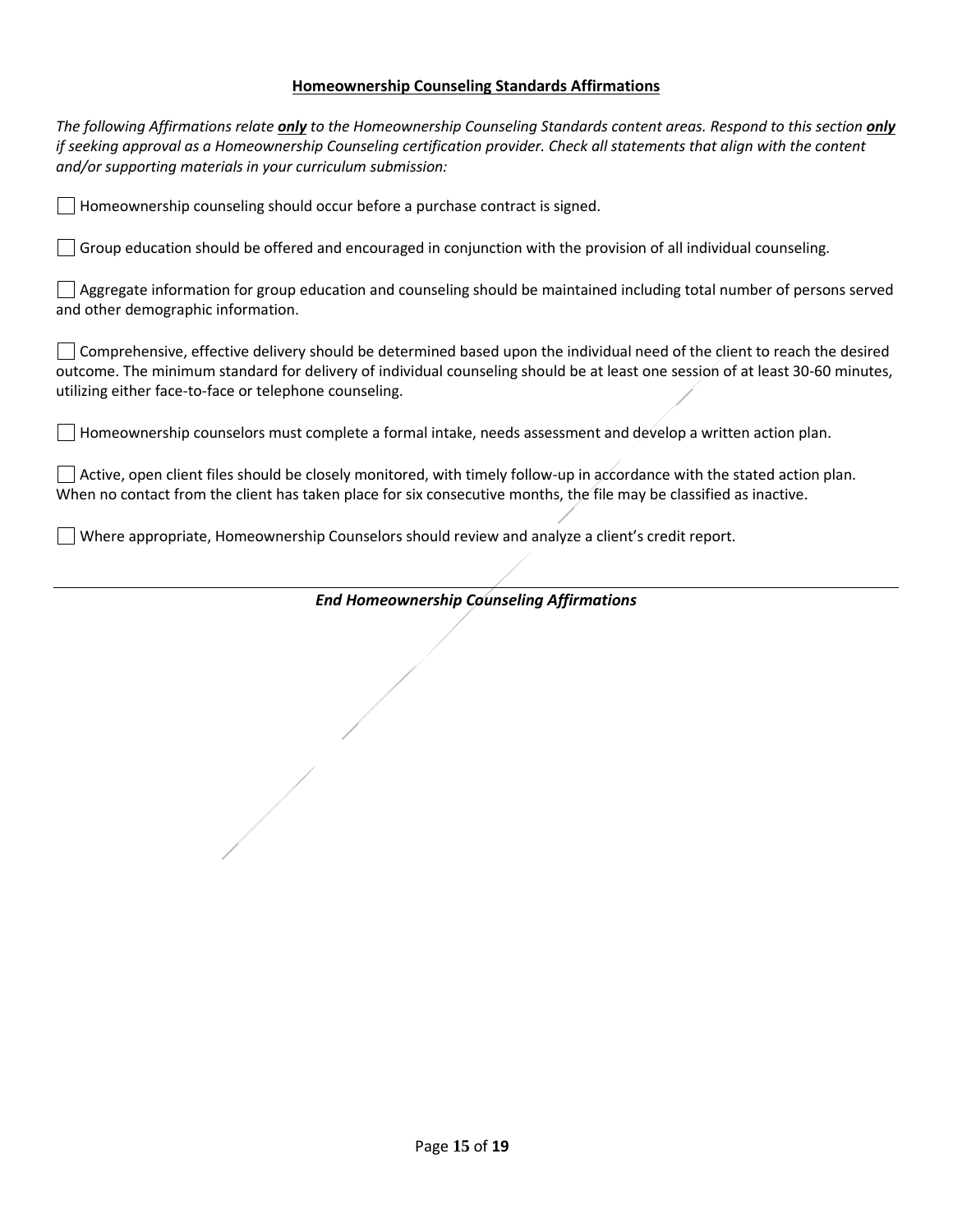### **Foreclosure Intervention Standards Affirmations**

| <b>End Foreclosure Intervention Affirmations</b>                                                                                                                                                                                                                                                                                                                                   |  |
|------------------------------------------------------------------------------------------------------------------------------------------------------------------------------------------------------------------------------------------------------------------------------------------------------------------------------------------------------------------------------------|--|
|                                                                                                                                                                                                                                                                                                                                                                                    |  |
| aligned with foreclosure intervention including rescue funds should be sought.                                                                                                                                                                                                                                                                                                     |  |
| The Department of Housing and Urban Development (HUD) maintains a list of organizations and corresponding services<br>(www.hud.gov). In addition, legal aid, tax professionals and other state or local agencies that may provide needed services                                                                                                                                  |  |
| Foreclosure intervention counselor should collect pertinent information as outlined in Exhibit D.                                                                                                                                                                                                                                                                                  |  |
| Where there is no mortgage delinquency, foreclosure intervention counselors should provide basic financial management<br>or credit counseling and encourage further homeownership education as a deterrent to future mortgage default.                                                                                                                                             |  |
| Foreclosure intervention counselors should always instruct the client of the importance of making and keeping contact<br>with the lender. Where possible, the counselor should attempt to contact the lender on behalf of the client to assess status<br>and to further inform the lender of the proposed recommendations as specified in the written action plan (see Exhibit E). |  |
| Where appropriate, Homeownership Counselors should review and analyze client's credit report.                                                                                                                                                                                                                                                                                      |  |
| Active, open client files should be closely monitored, with timely follow-up in accordance with the stated action plan.<br>When no contact from the client has taken place for six consecutive months, the file may be classified as inactive.                                                                                                                                     |  |
| necessary to accomplish these tasks.                                                                                                                                                                                                                                                                                                                                               |  |
| Foreclosure intervention counselors must provide a comprehensive written action plan (see Exhibit E) to the client<br>summarizing a statement of the problem, steps to be taken by the client, steps to be taken by the counselor and the timeline                                                                                                                                 |  |
| Content and delivery should be done in a culturally competent manner and in the preferred language of the client. Use of<br>a translator or referral to an agency that provides adequate service in the appropriate language is recommended.                                                                                                                                       |  |
| the Core Operating Standards.                                                                                                                                                                                                                                                                                                                                                      |  |
| To best meet the client's needs in this highly specialized field, facilitated training in foreclosure intervention and default<br>counseling should be completed within six months and no later than one year to obtain the competency and skills listed under                                                                                                                     |  |
| Those counselors new to foreclosure intervention and default counseling should (prior to seeing clients) be involved in an<br>on-the-job training/coaching/mentoring program for at least 90 days.                                                                                                                                                                                 |  |
| utilizing either face-to-face or telephone counseling.                                                                                                                                                                                                                                                                                                                             |  |
| Comprehensive, effective delivery should be determined based upon the individual need of the client to reach the desired<br>outcome. The minimum standard for delivery of individual counseling should be at least one session of at least 30-60 minutes,                                                                                                                          |  |
| The following Affirmations relate <i>only</i> to the Foreclosure Intervention Standards content areas. Respond to this section <i>only</i> if<br>seeking approval as a Foreclosure Intervention certification provider. Check all statements that align with the content and/or<br>supporting materials in your curriculum submission:                                             |  |
|                                                                                                                                                                                                                                                                                                                                                                                    |  |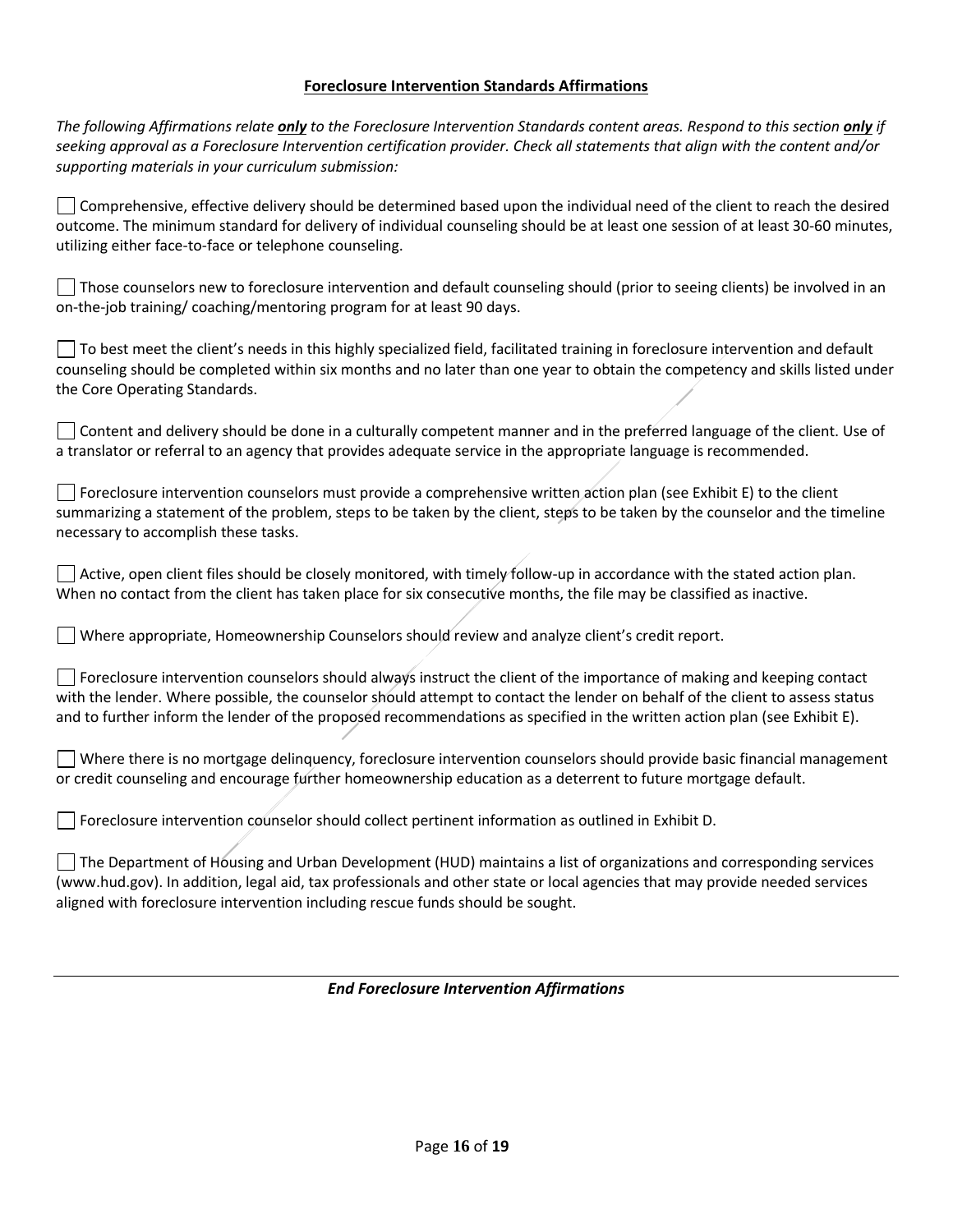#### *Please complete this section in its entirety. Incomplete applications will not be considered.*

I certify that all information given in the application and in supporting documentation is true and correct to the best of my knowledge. I certify, that this application has been internally tested in accordance with either APA or MLA citing and sourcing standards, and to the best of my knowledge, that none of the materials are plagiarized, except where use by specific granted or acknowledged permission, fair use, or open or public source is accepted. I certify that I have no known familial relationship to MitiGate, Inc. or representative Standards' parties, nor does any representative of the reviewing entity tasked to this application employ me.

I authorize the independent third-party reviewer to receive and review my training curriculum and program materials for the purpose of consideration as approval as a National Industry Standards for Homeownership Education and Counseling Professional Certification Provider. I authorize my materials to be shared with assigned reviewers only, and understand that only the principal reviewer will maintain any copy of my application materials on behalf of the Standards Committee. I authorize the reviewer to maintain copies during the evaluation period, and if approved, maintain the submission during the agreed upon period of approval designation. I agree to authorize the National Industry Standards to make public my status, if approved, on their website and in their literature for the period of approval. Junderstand that proprietary information submitted by my organization will not be shared, copied, held, or given rights of ownership with other training providers, NeighborWorks America, or the NeighborWorks Center for Homeownership Education and Counseling (NCHEC), or reviewers.

I consent that the contracted reviewer represents a sound and just curriculum review resource and I will comply with their observations of all reviews, notwithstanding any appropriate allowable appeal or inquiry related to my own submission. I consent that receipt, internal reviewer distribution, and holding of my materials does not fully ensure safeguarding of materials. I consent that any false information, omissions or misrepresentations of facts called for in this application may disqualify, or result in denial of, my application, and nullify any option for partial or full refund.

I understand, should I wish to provide copies of my application materials to representatives of the Standards Committee, that I will have to consent to that transmission separately. I further hold harmless the Standards Committee, its subcommittees, conveners, and/or its contractors in this endeavor of requesting approval as a Professional Certification Provider.

(Check one) Our agency has  $\Box$  / has not  $\Box$  engaged the services of the curriculum reviewer, MitiGate, Inc. in the three (3) years preceding this submission.

Signature of Owner, Director, CEO or Board Chair Date

l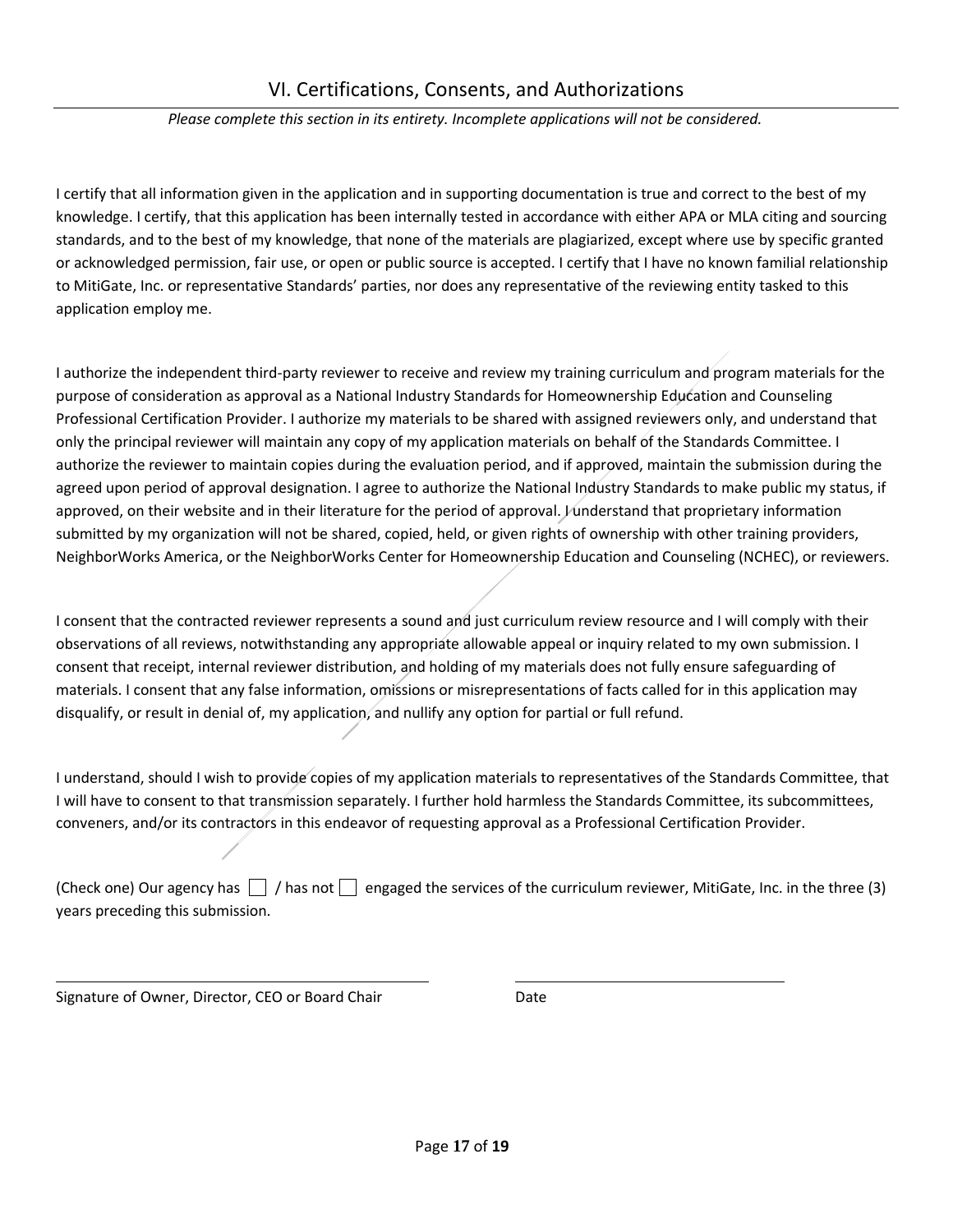*Receipt of fee is required before the application review is initiated.* 

#### **Application fees (Per Professional Certification Content Area)**

- $\Box$  Fixed base price for a single certification review is \$2,500
- $\Box$  Extended curriculum review fee of \$500 (if the curriculum includes additional courses)

All applicants will be charged a fee to cover the cost of the application review. A single review will not exceed \$3000. The total fee, if submitting an application to review all four certification areas, will cost \$10,000-12,000.

Example: An applicant seeks approval as a Professional Certification Provider in both Homeownership Counseling and Foreclosure Intervention Specialty. They submit one course curriculum for Homeownership Counseling and bundle two or more course curricula under the Foreclosure Intervention Specialty. The application fee due will total \$5,500 (\$2,500 for Homeownership Counseling and \$3,000 (\$2,500 + \$500) for extended course review for Foreclosure Intervention Specialty).

For information regarding the payment collecting entity and reviewer reimbursement, see the *Curriculum Review Guidelines*.

#### **Payment Submission:**

Please send a check payable to **NeighborWorks America** to the following address and note **National Industry Standards Committee** on the check:

- **By United States Postal Service (USPS) Delivery:** NEIGHBORHOOD REINVESTMENT CORPORATION PO Box 418218 Boston, MA 02241-8218
- **By UPS and FedEx Delivery:** Bank of America Merrill Lynch Lockbox Services 418218 MA5-527-02-07 2 Morrissey Blvd Dorchester, MA 02125